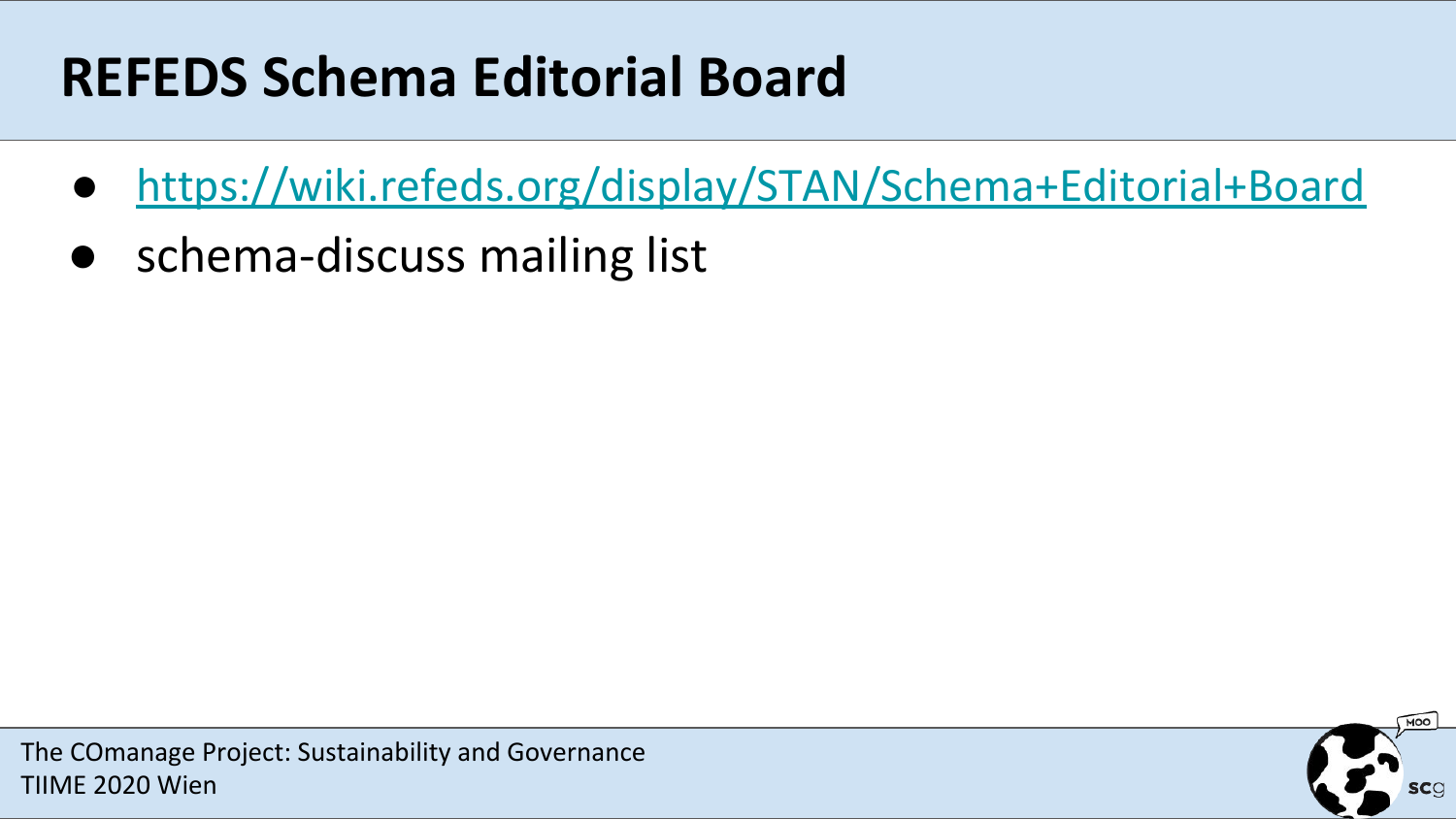# **The COmanage Project**

Sustainability and Governance https://www.internet2.edu/comanage

MOO

spherical cow

aroup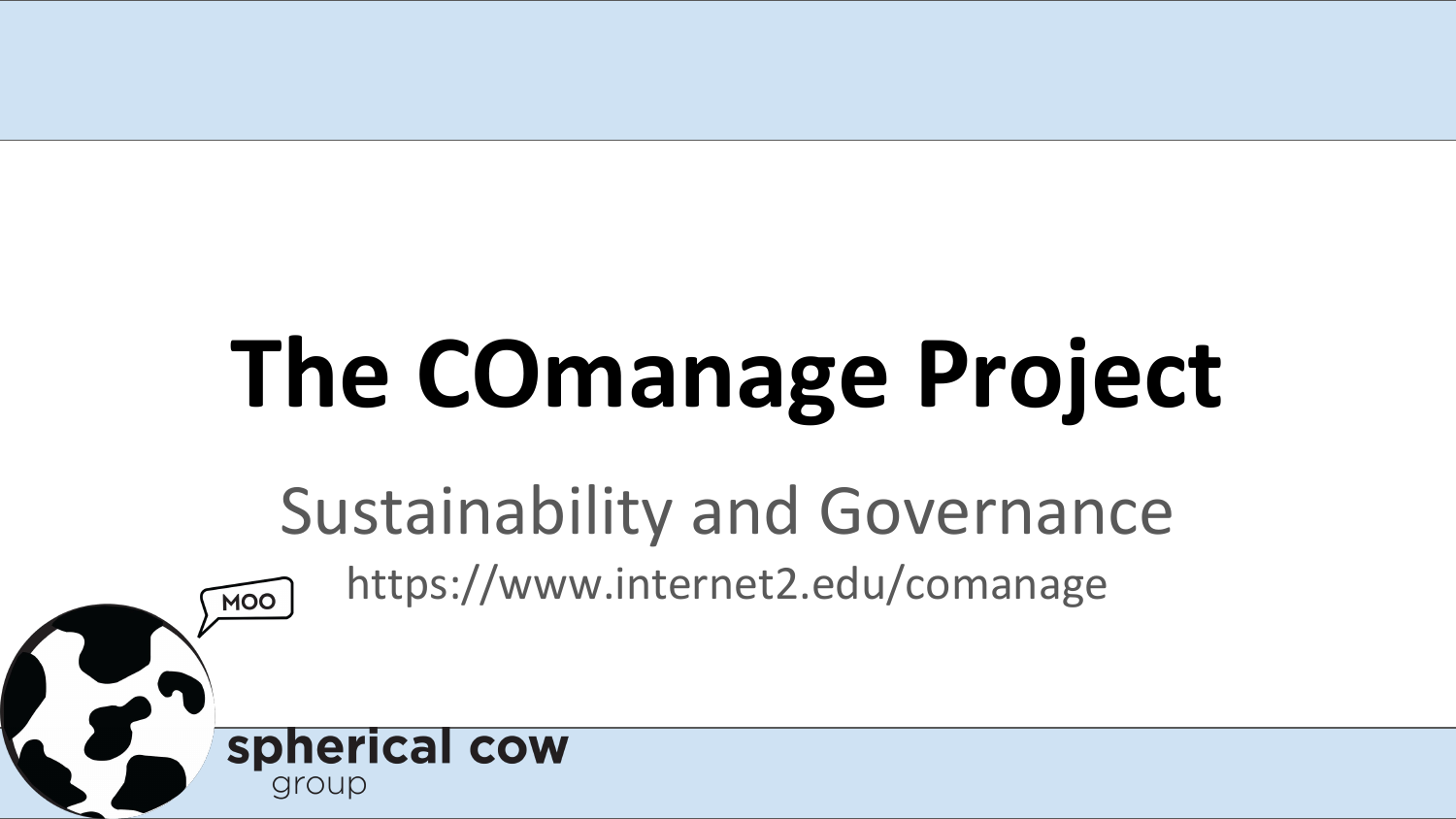## **Sustainability**

Ensuring the long term viability of the project:

- Sustainability of contributions to the code base via licensing, IPR management
- Sustainability of contributors to the code base via funding
- Sustainability of the community via participation guidelines and governance



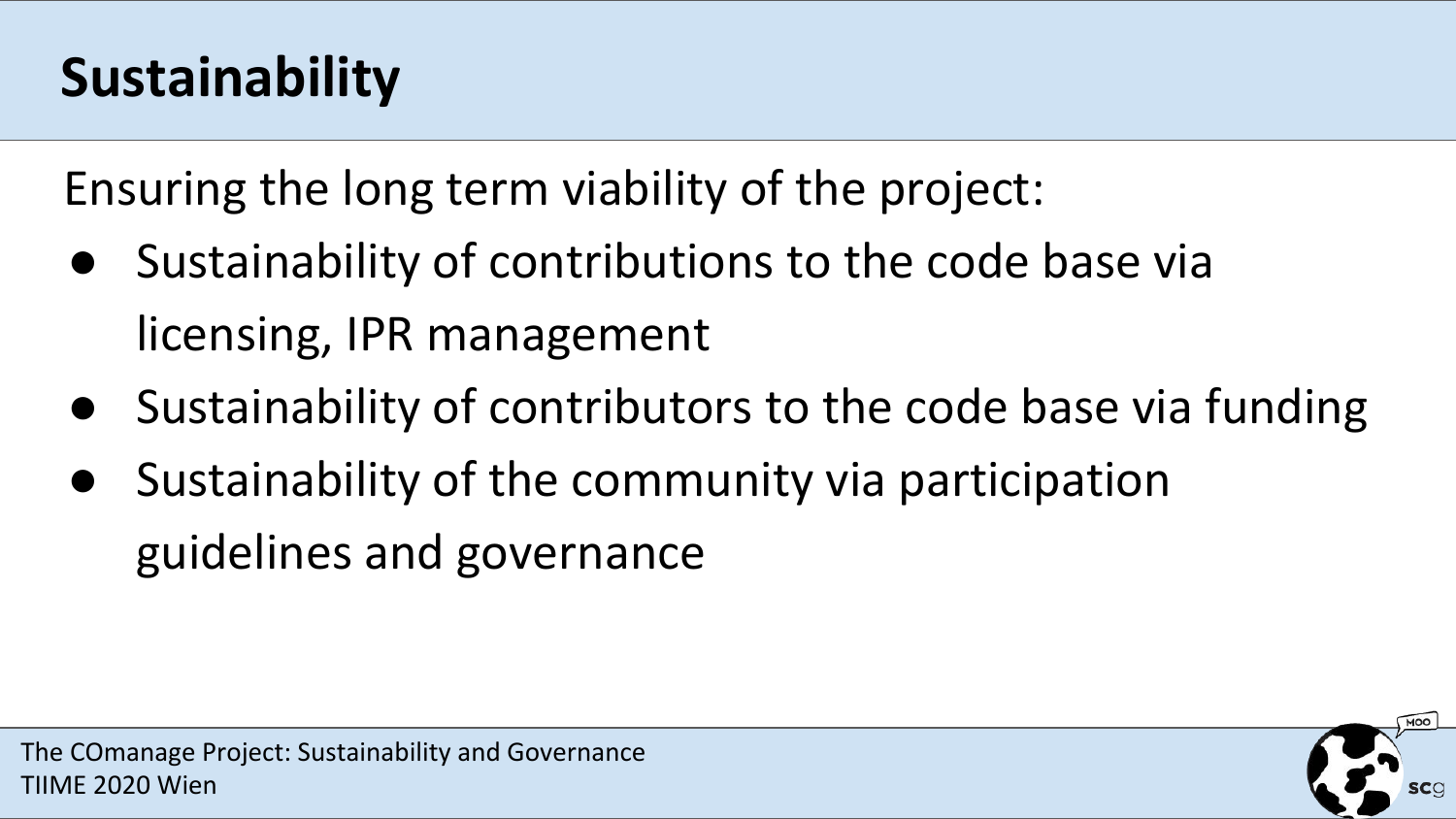### **COmanage Project History**

- Started by Internet2 with various grants
- **•** Three abandoned versions
- Current COmanage Project started in 2009 with funding from US National Science Foundation (NSF)
- Since 2014, funding from Internet2 and contributors
	- NIH/NIAID (US), CILogon (U Illinois), Lafayette College, MLA/Mellon, SUNET, SURFnet, GÉANT, others
	- GRNET, Syracuse University, others

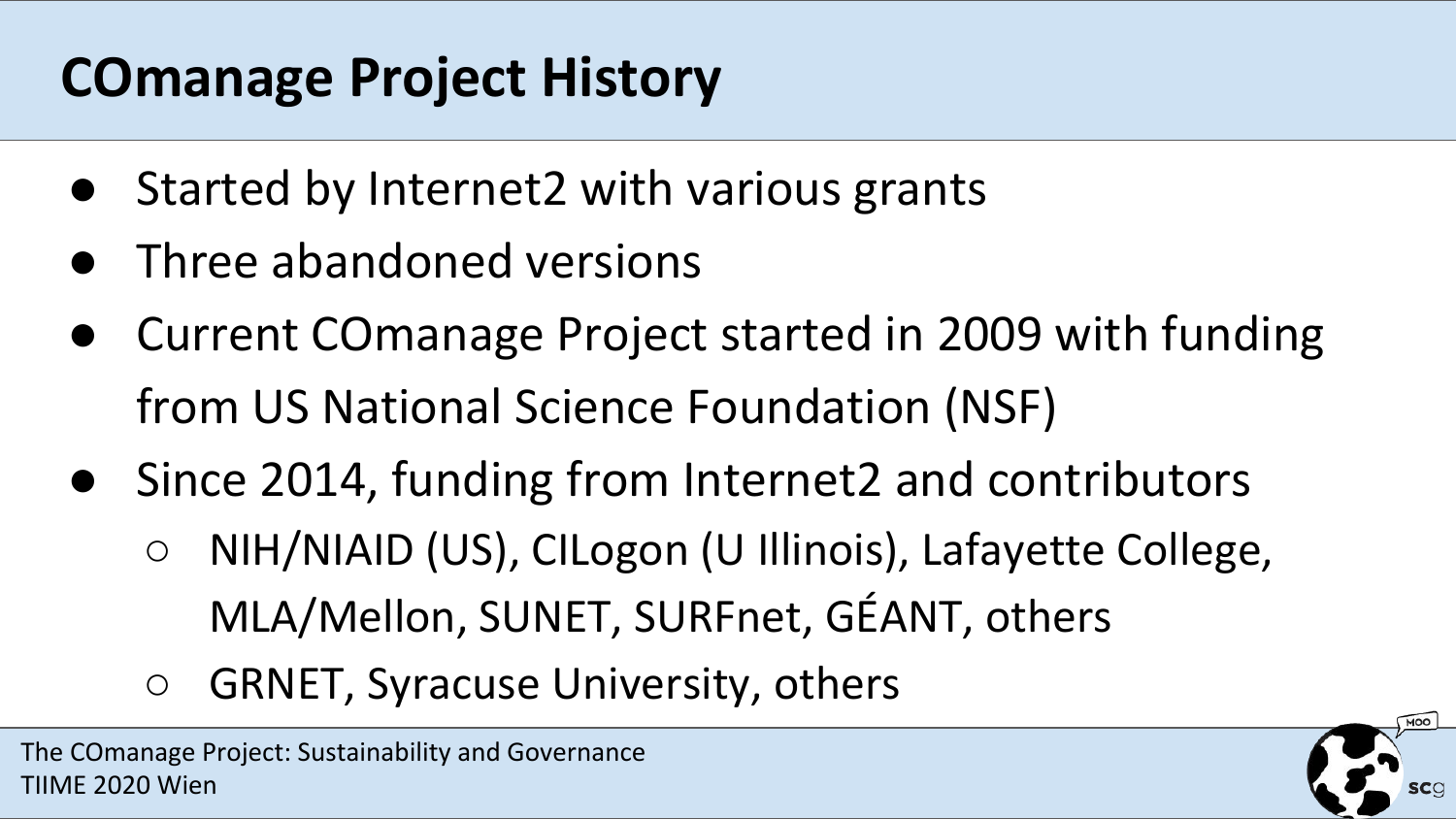# **Tooling**

- Source Repo (git, GitHub)
- Issue Tracker (JIRA)
- Document Repository (Confluence)
- **Email Lists (Sympa)**
- Chat / Messaging (Slack)
- OSS tools offer better sustainability but require more work
	- Long term archival vs cloud hosting and subscription plans
	- $\circ$  Since I2 runs our services, it's their problem to switch

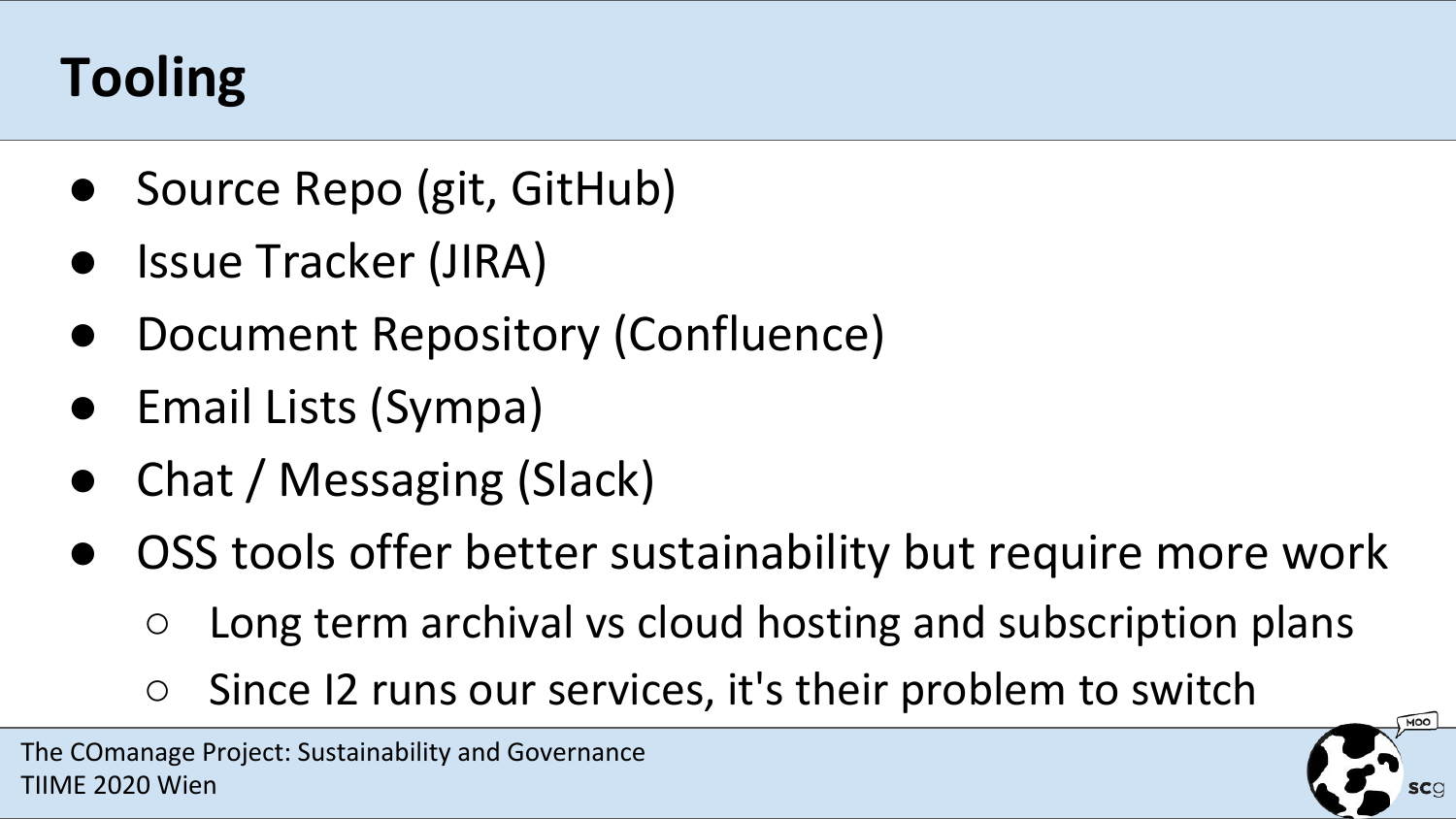## **Licensing (Outbound)**

- Apache2
	- All Internet2 projects use Apache2, so decision was easy
- General considerations
	- Copyleft (GPL) or not
	- $\circ$  License compatibility (when using libraries, plugins, etc)
		- <http://www.apache.org/legal/resolved.html#category-a>
	- Pick a well known license!
		- Already almost 100 Open Source licenses
		- <https://opensource.org/licenses/alphabetical>

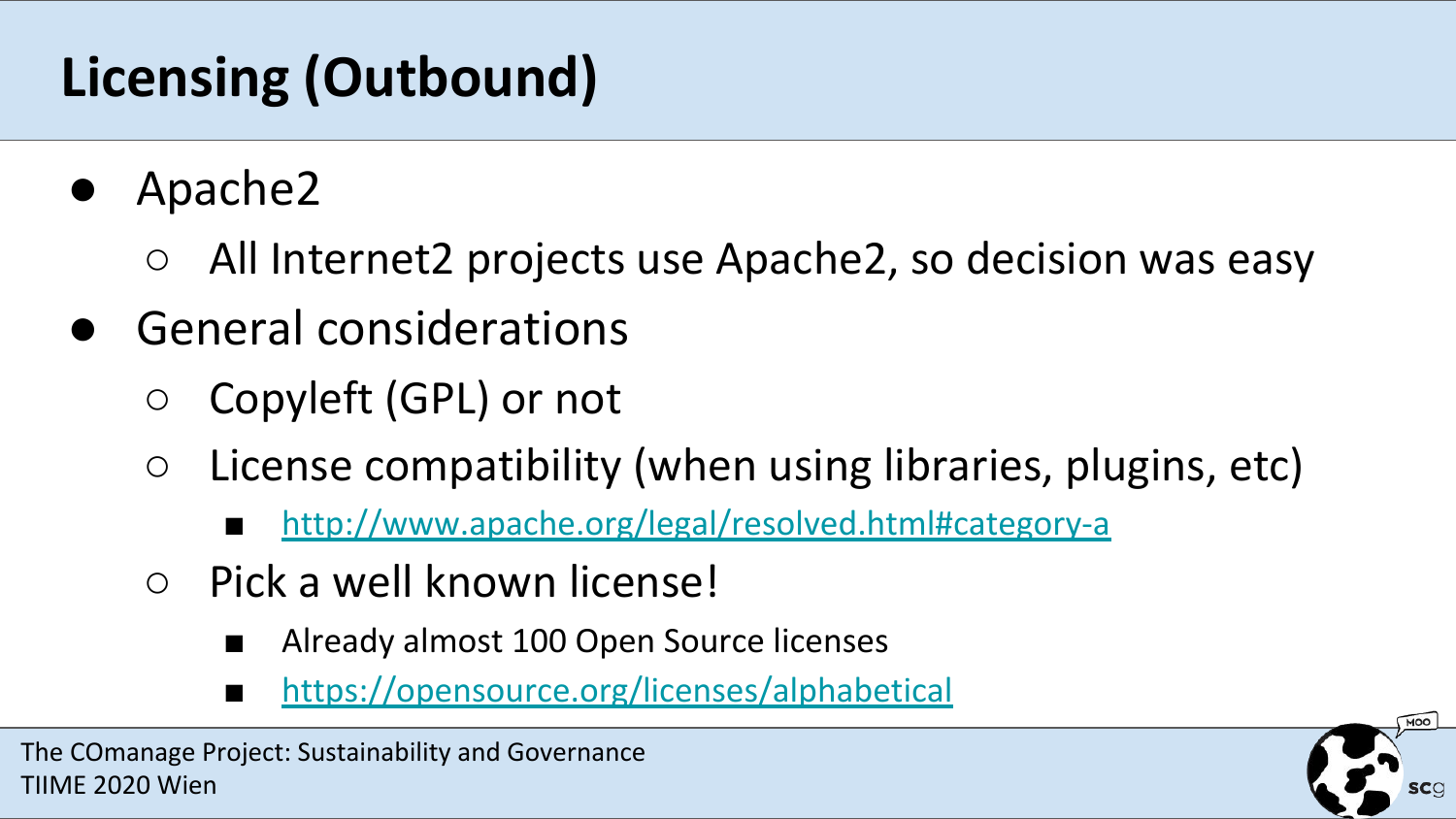# **Licensing (Inbound)**

- Internet2 requires Contributor License Agreement
- General considerations
	- $\circ$  Require CLA or not? Alternate: Inbound = Outbound
	- $\circ$  CLA process is hard, usually involves legal, with country specific considerations
	- CLA benefits are esoteric: relicensing, IPR disputes
		- Low likelihood, high impact
	- <https://www.apereo.org/licensing>



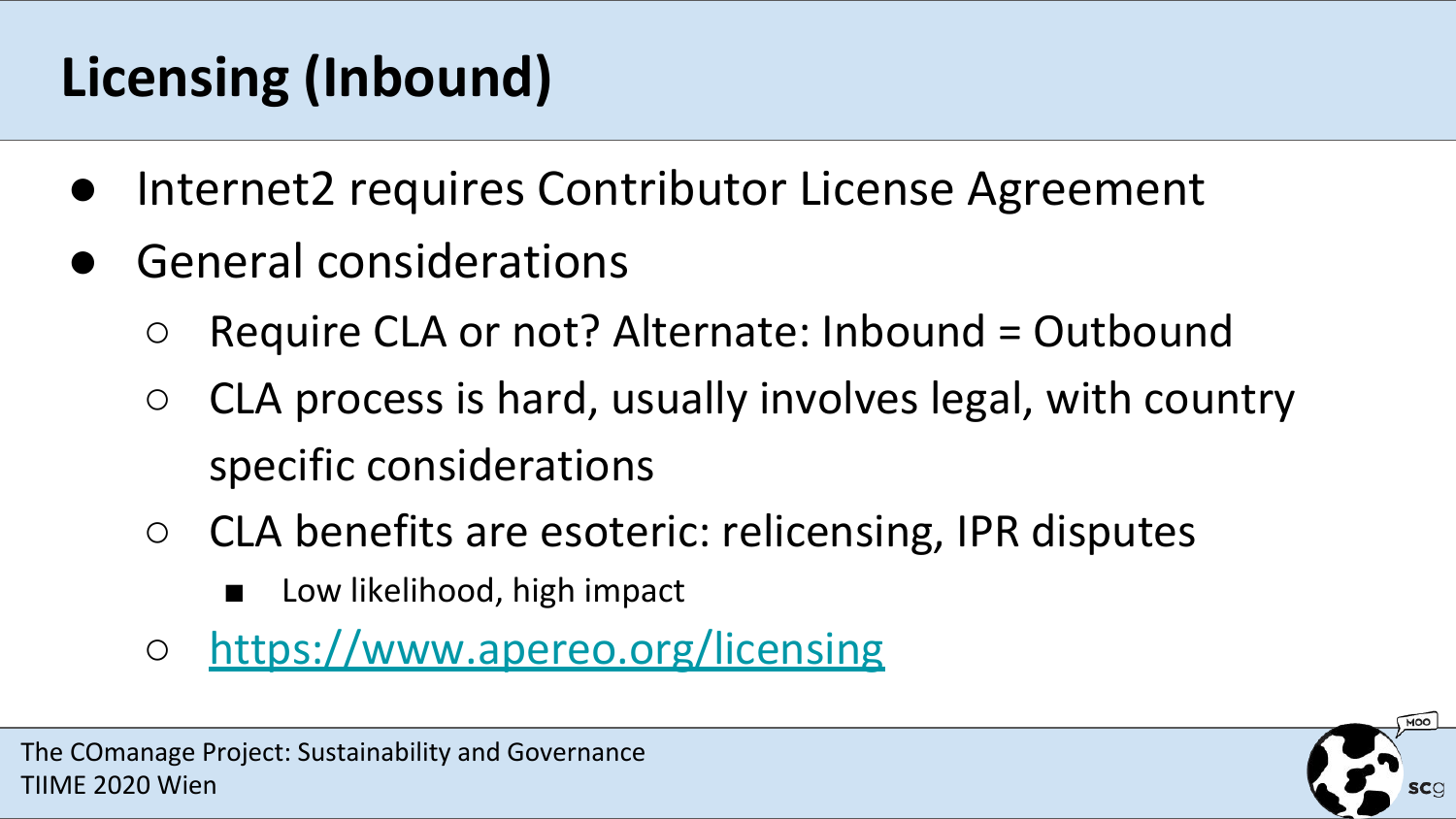## **IPR and Sustainability**

- Internet2 is the legal home of the project
- IPR home needs to be a legal entity
	- Virtual Organizations cannot host projects
- Similar: Apache Foundation, Linux Foundation, Apereo Foundation, Commons Conservancy, etc
- Entities that exist primarily to maintain the software
	- Typically provide some level of guidance on governance and provide a mechanism for handling funding

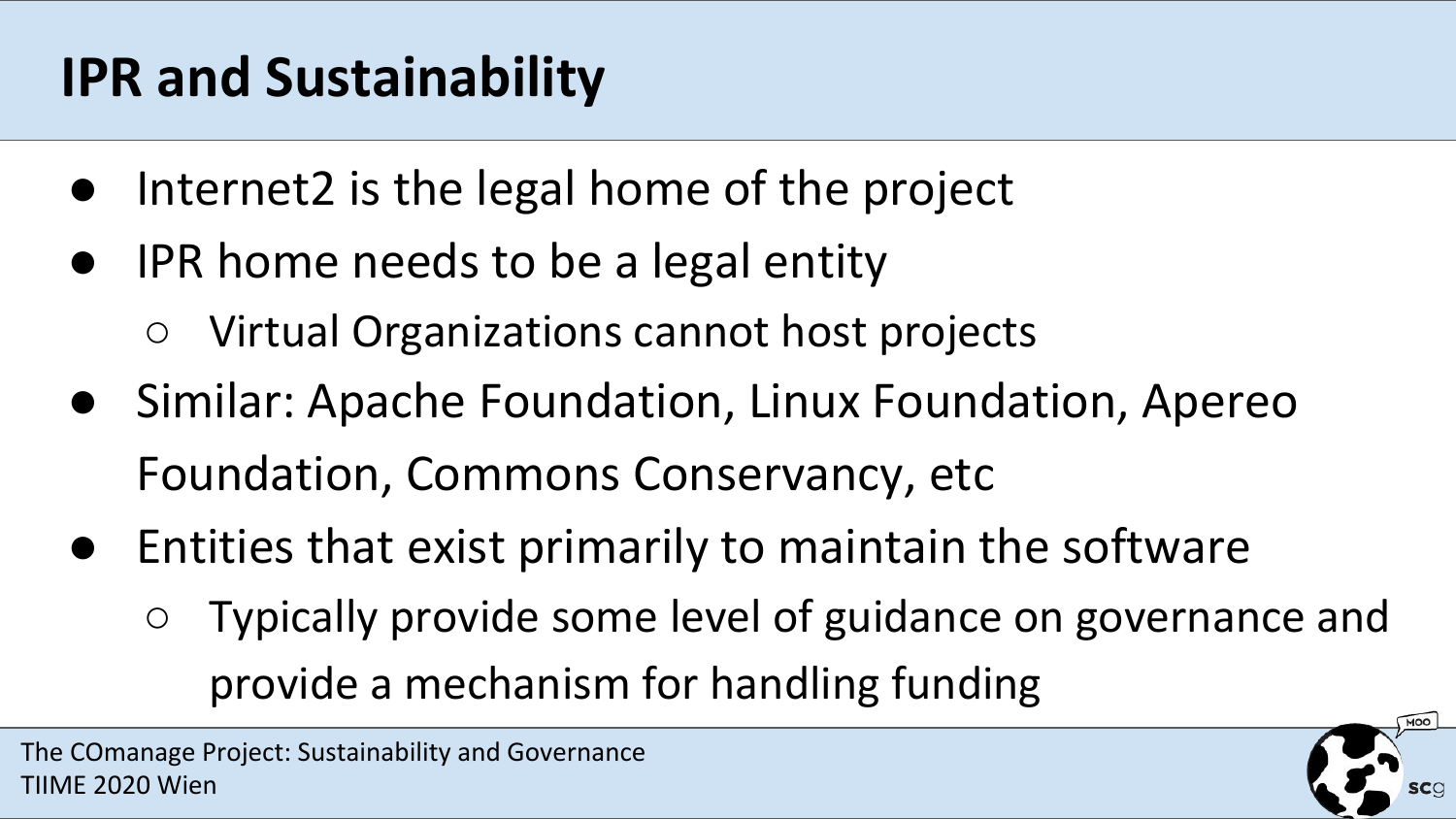#### **Alternate IPR Models**

- Hosted at a University
	- Historical approach, problematic when the University is no longer interested in maintaining the project
- Hosted by a Commercial Entity
	- Commercial interests can change over time
	- Tensions over contributions from other parties
- Dumped on <del>SourceForge</del>, GitHub
	- Not really a sustainable model, just a technical repo

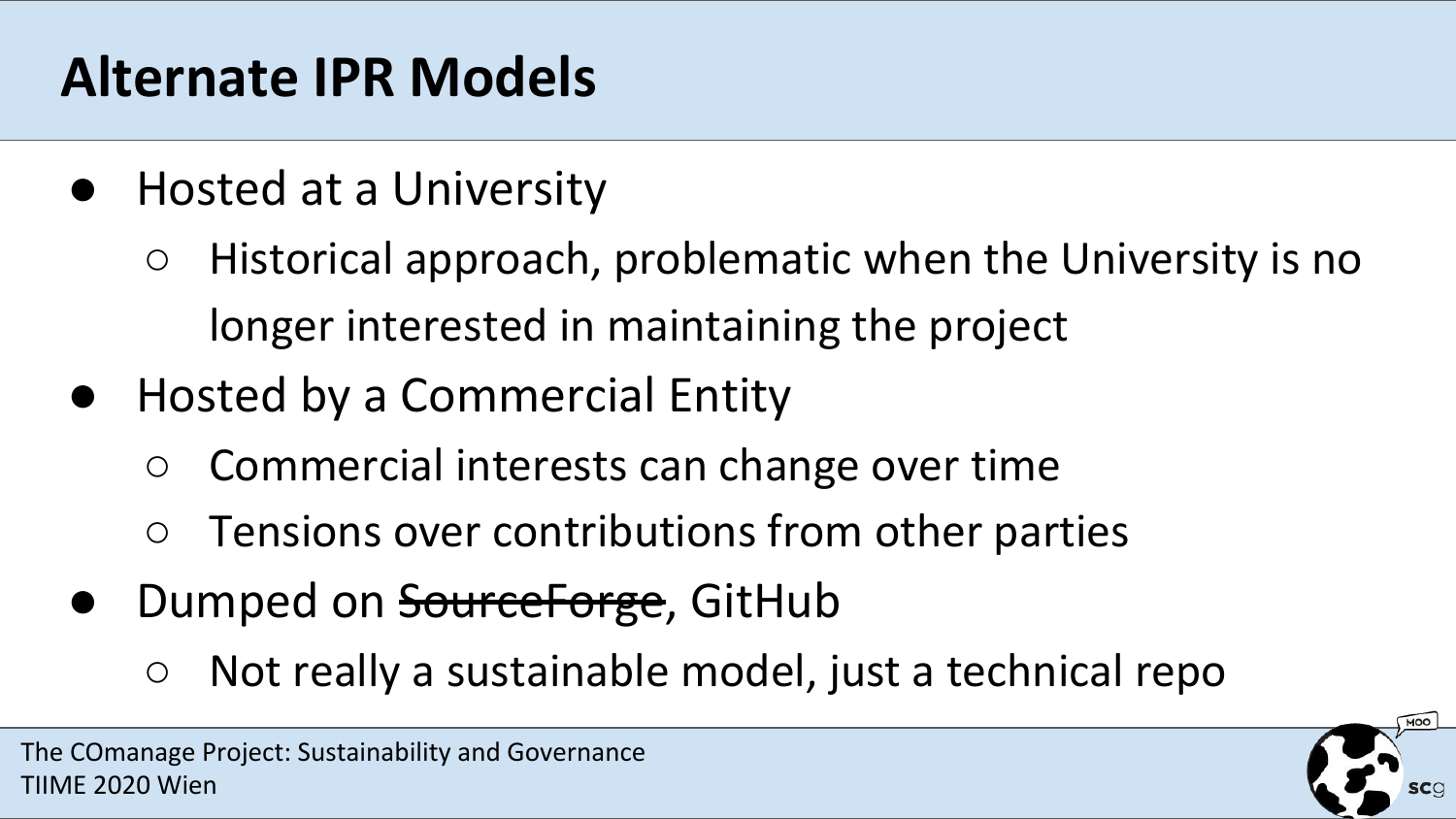## **Funding and Sustainability**

- Internet2 provides "operational" funding for project
	- $\circ$  Looking to broaden the set of supporting funders
	- Not looking to create yet another IPR home
- New feature development funded by parties of interest
	- Aligns development priorities with funding
	- Prevents prioritization of features from non-funding parties
		- (except where funding can be pulled from operations)

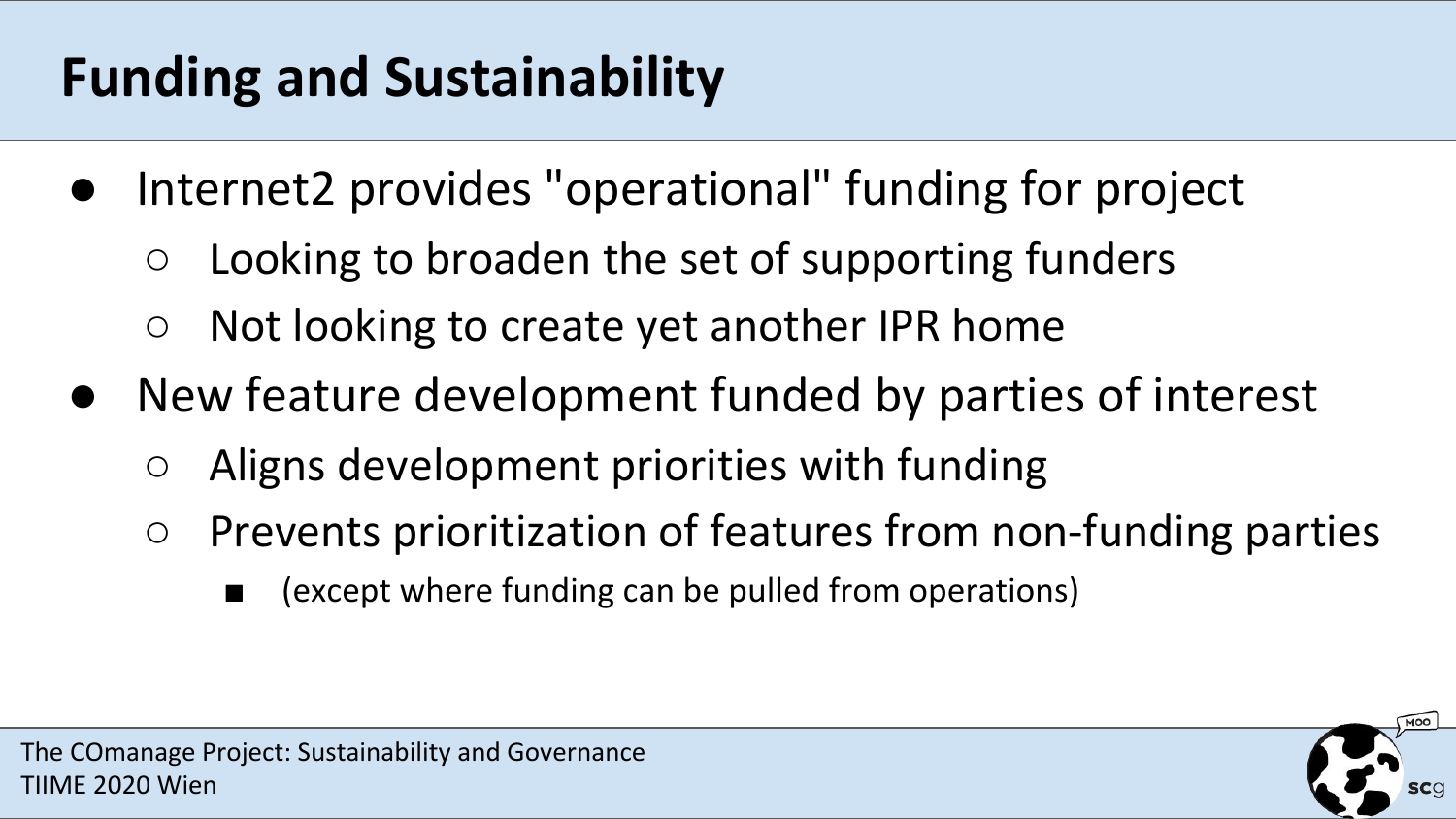## **Community Management and Governance**

- Various existing models
	- Apache
		- <https://www.apache.org/foundation/how-it-works.html>
	- Shibboleth
		- <https://www.shibboleth.net/consortium/documents/>
- COmanage Project wanted "lightweight" governance
	- Not enough people to warrant "heavy" governance
	- Unresolved issues around funding, etc